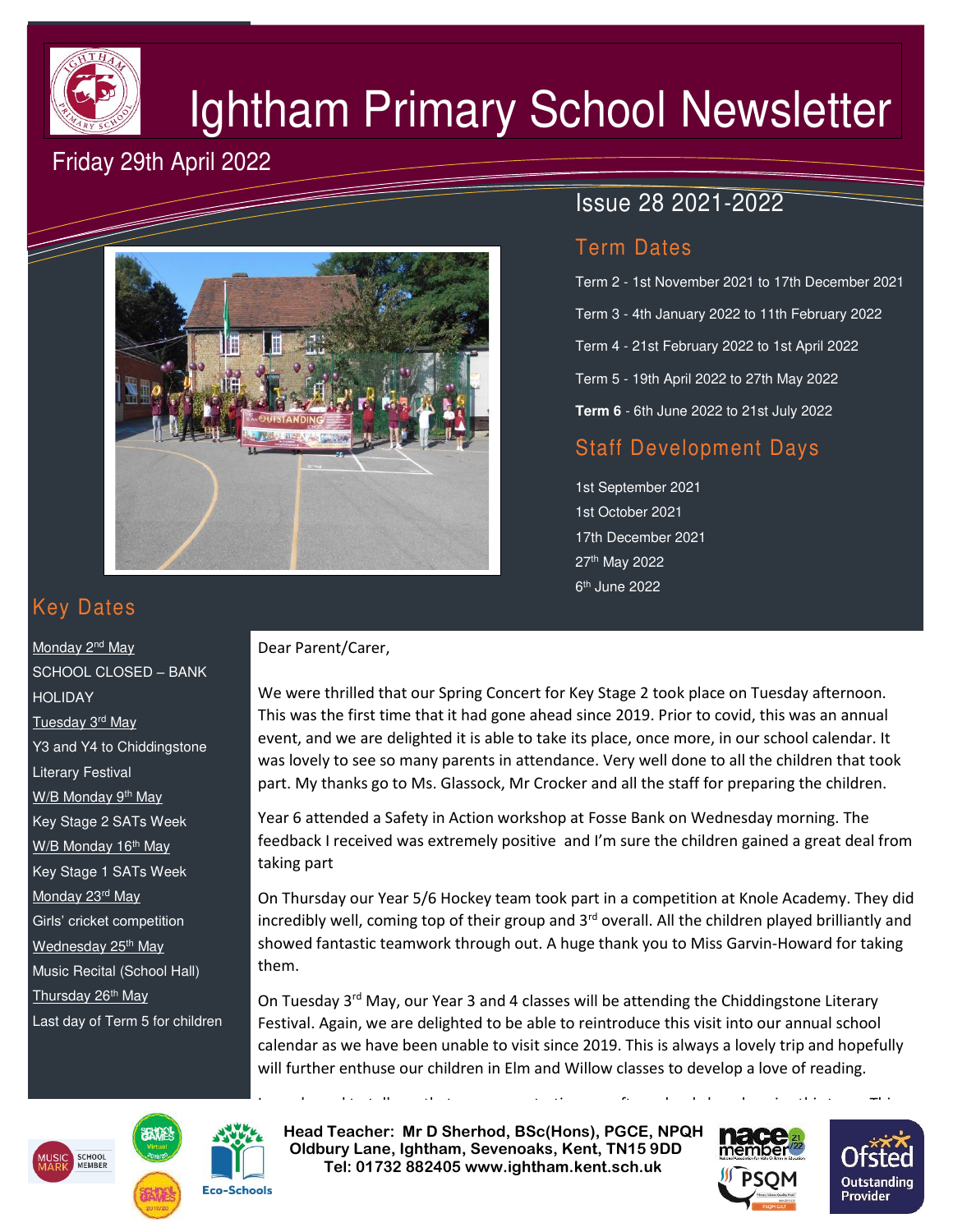### **Attendance**

Attendance for this week is as follows:

 $Acorn - 96.1$ 

Pine – 94.4

Chestnut – 95.4

Willow – 95.2

Elm – 95.2

Beech – 93.6

Oak – 93.5

#### Lateness

The number of "lates" recorded this week were as follows:

 $Acorn - 0$ 

Pine – 2

 $\overline{C}$ hestnut – 0

Willow  $-2$ 

 $E$ lm – 0

Beech - 0

Oak - 0





**Eco-Schools** 

#### Ightham Primary School Newsletter

**Please may I remind you that we are a nut-free school. Some sunscreens contain almond oil and any products with nut oils must be avoided in school. This is essential for the health of some of our children. Thank you for your support in this matter.** 

Miss Simmons advised me over the Easter holidays that she will be leaving Ightham later in May. Miss Simmons has been at Ightham for a number of years and she will be missed by our school community. On behalf of everyone at the school, I would like to thank her for all her hard work and I wish her every success for the future.

I am currently working on our arrangements to replace Miss Simmons.

A reminder that Monday is a Bank Holiday. I hope you and your family have a lovely, extended weekend, and I look forward to seeing the children back at school on Tuesday.

Mr D Sherhod

Head Teacher

 **Head Teacher: Mr D Sherhod, BSc(Hons), PGCE, NPQH Oldbury Lane, Ightham, Sevenoaks, Kent, TN15 9DD Tel: 01732 882405 www.ightham.kent.sch.uk**